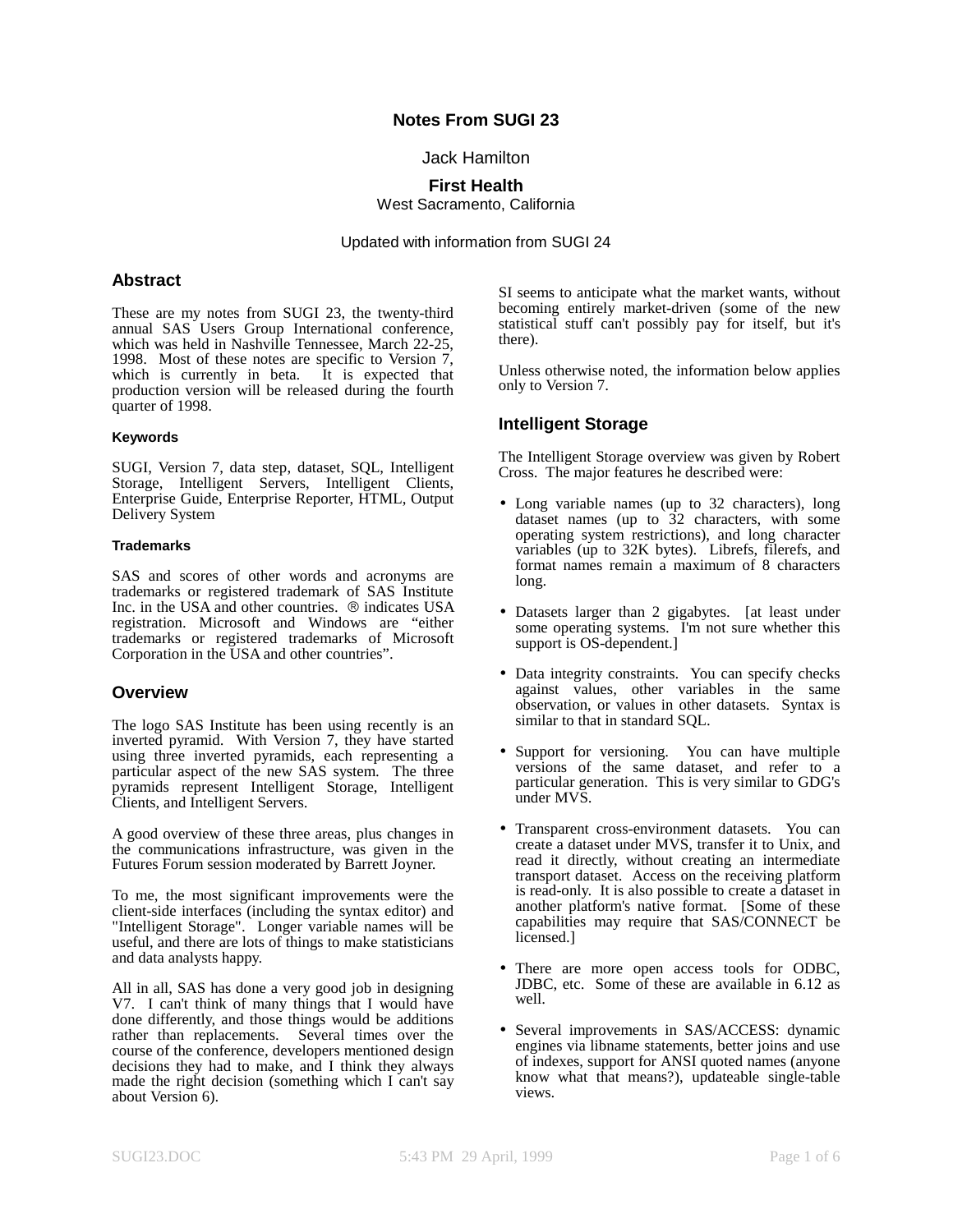- Various enhancements to SPDS, MDDB, and some other things we don't have licensed.
- Common Metadata repository, object oriented with inheritance and subclassing.
- Hybrid OLAP. I don't remember the details.

### **Intelligent Servers**

"Intelligent Servers" are what do the work (procedures, data storage, etc.), as opposed to clients, which provide the user interface. In the past versions of SAS we all know and love, the client and the server were usually the same (I don't count a terminal or terminal emulator as a intelligent client). With the advent of the World Wide Web, networks, and so forth, the server and the client no longer have to be the same, and there are some advantages to separating them. This overview was given by Alan Eaton.

#### **Data Analysis**

- Generalized Estimating Equations for correlated data.
- Exact tests for skewed or sparse data.
- Better confidence interval information in several places.
- New survey data analysis procedures. I talked to someone who's interested in survey research, and he was very excited about what he had heard.
- New nonparametric methods.
- Partial least squares analysis.
- Analyst GUI interface for basic statistical analysis (production in 6.12).
- More stuff in SAS/Insight.
- OR performance improvements.

#### **Business Analysis**

- Risk Analysis Engine (Risk Product). Measures market and credit list. Currently a standalone product.
- Enterprise Miner. Has a nice GUI. PROC DMINE for data reduction, various options for neural networks, association, clustering, etc.

#### **Output Delivery System**

• The Output Delivery System, or ODS, is a different way of producing output. Currently, all procedures contain code to format output and write it to the output file. ODS separates the report data from the report format. This allows much more control over appearance, and also gives access in the data step to all information calculated by procedures.

- **This might be the single biggest and most obvious improvement in Version 7**.
- I think it's more significant than the increased variable name size and length changes. ODS is described in more detail in a later section of this report.
- They established an "output junta" to review the output from all procedures. The result is a general improvement in quality and consistency across the whole product line.

#### **Reporting**

- HTML styles are built in to TABULATE and REPORT, and are available to all procedures through ODS and PROC TEMPLATE.
- There are formatting extensions which allow "traffic lighting" (color highlighting of cells of particular interest) and URL links.

#### **Client Interfaces**

• This is mostly discussed in the clients section, but there are changes on the server side to support Enterprise Guide,, Enterprise Reporter, and other client tools.

### **Intelligent Clients**

Deva Kumar talked about intelligent clients, which were the real crowd-pleaser at the opening session. Clients are usually PC's or workstations, but might be web browsers on any platform, or a mainframe with a terminal or terminal emulator.

#### **SAS-Centric Solutions**

• These are what most of us use now. They're products like Assist, Analyst, EIS, and so forth. I suppose the DMS, AF, FSP, etc. also count as SAS-Centric solutions. They require SAS to be running on the client.

#### **Windows-Centric Solutions**

SAS has created several Windows-specific clients. This is a reasonable thing to do - Windows is the most commonly used desktop platform, and programs written specifically for it in C, or using ActiveX components, will probably be faster and friendlier than more generic applications written in Java.

• Enterprise Guide is a full interface to SAS. It communicates with a server, and provides access to data on both the PC and the server. There are several ways to display projects and information. You can show all the data and programs associated with a project. You can show all the data associated with a particular data source. Transparent data access has been a major theme in developing V7, and one thing they demonstrated at the opening session impressed me greatly: they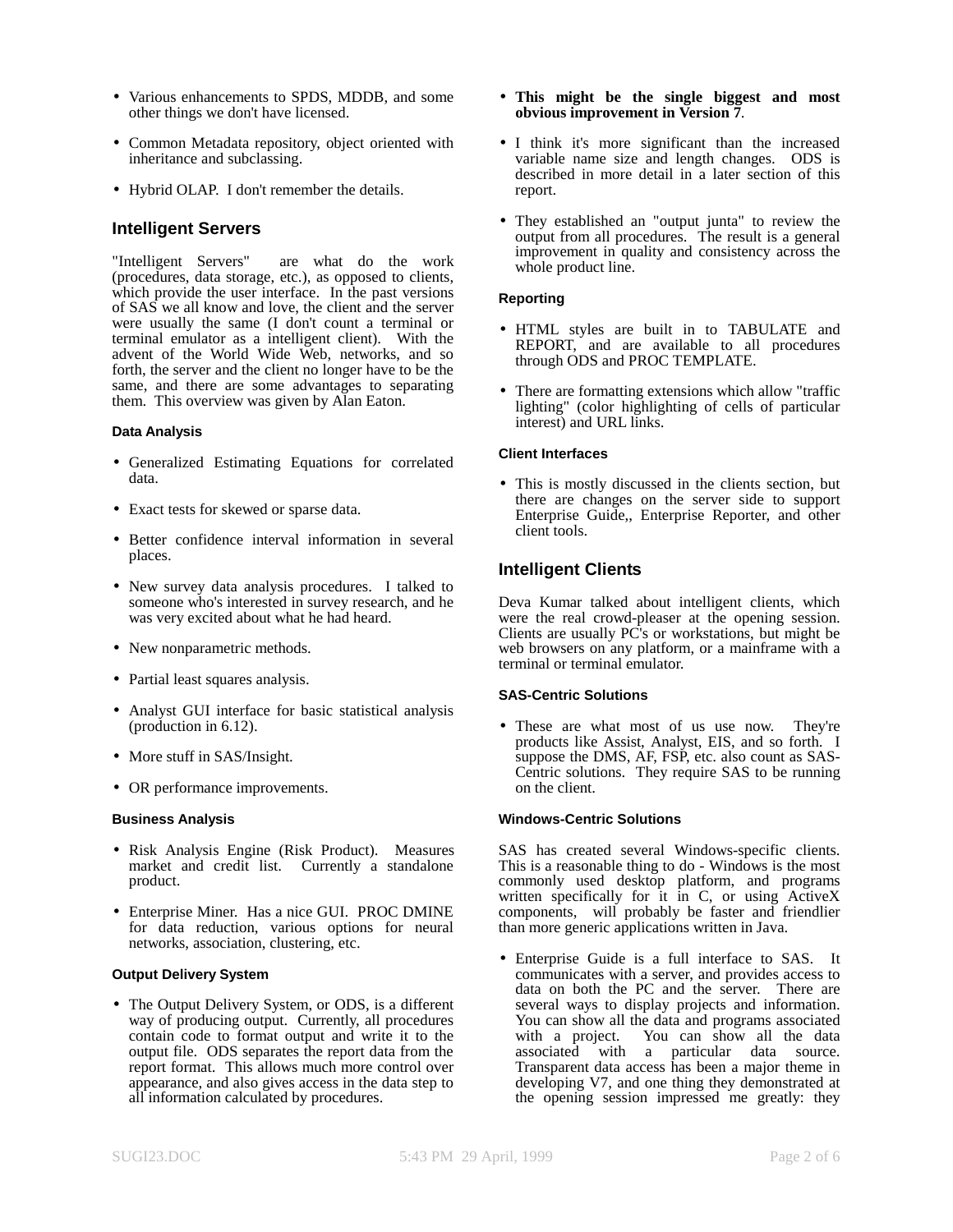clicked on a data icon in the project tree and dragged it to another part of the tree. Underneath, SAS read an Excel dataset on the PC and copied it to a SAS dataset on a server. Quite impressive. [I might have the details wrong, but it was something close.] You can also write code and submit it to the server. Enterprise Guide doesn't require that SAS be running on the PC.

- Enterprise Reporter is a stand-alone report writing tool. It provides point-and-click report-writing capabilities.
- The Enhanced Editor knows about SAS syntax, so it highlights keywords, changes the color of quoted text, and so forth. It's in SAS for Windows and Enterprise Guide. Everyone who saw it was very enthusiastic about the editor. It will help prevent a lot of careless coding errors.

#### **Web-Centric Solutions**

- There's an HTML-based MDDB viewer (if it's what I'm thinking of from another session, it allows drilldowns and other neat stuff).
- At some previous conference, I thought I saw something similar to Enterprise Reporter, but written in Java. This would certainly be possible, given the ability to read data with JDBC and submit remote jobs with JConnect. This would probably be slower than the pure-Windows solution, since a web server would be in the middle, but it would provide a lot of power in a fairly platformindependent implementation. **SUGI24:** This seems to have disappeared.

## **Communications Infrastructure**

Jack Wallace talked about some changes to the communications infrastructure:

#### **SAS Client/Server Interfaces**

Asynchronous RSUBMIT

- Messaging and Message Queuing, including the ability to send attachments and to create workflow applications. It will be possible queue a message for an application that isn't running, and have the message processed when the application becomes available.
- Remote Objects
- Agent services, allowing programs to be run on schedule
- Network Data Encryption.
- Open Client/Server Interfaces
- Data access interfaces through ODBC, JDBC, OLE/DB, SQL library.
- Code Submission interface through OLE Automation, CGI broker, and JConnect. Some of this is already in 6.12.
- Object interfaces (prototype only in V7).
	- System objects for data access, code submission, output retrieval, user written objects.
	- Object transports include COM/DCOM, CORBA, and JConnect.

### **Other Items from the Futures Forum**

There was a question and answer session after all the speakers had given their presentations. Some of the Q&A:

#### **Q: Will SAS support Unicode?**

A: Maybe someday. Not in the first release on all platforms. Unicode support isn't standardized in Unix.

#### **Q: Will there be a Version 7 on the Macintosh?**

A: It doesn't seem to be cost-effective to port it. Porting is expensive, and there's not enough demand to justify it.

#### **Q: Will there be a Version 7 for Linux?**

A: Again, there doesn't seem to be the demand to justify it. [It seemed to me that more people want a Linus version than a Macintosh version, but I have no idea whether the audience was representative.]

**Q: You mentioned an "output junta" which reviewed output for consistency. I hope you had or will have a "code junta" which has the goal of eliminating all the little inconsistencies which have crept into the language over the years.** [This was my question.]

A: Would you want this if it meant that some existing programs would break? It might might mean that. [My answer: yes, I would. I expect that some programs will break anyway. Increased consistency would make writing new programs so much easier that a few startup problems are worth the price. In any case, it might not be necessary to make old syntax go away in order to add new, consistent syntax.]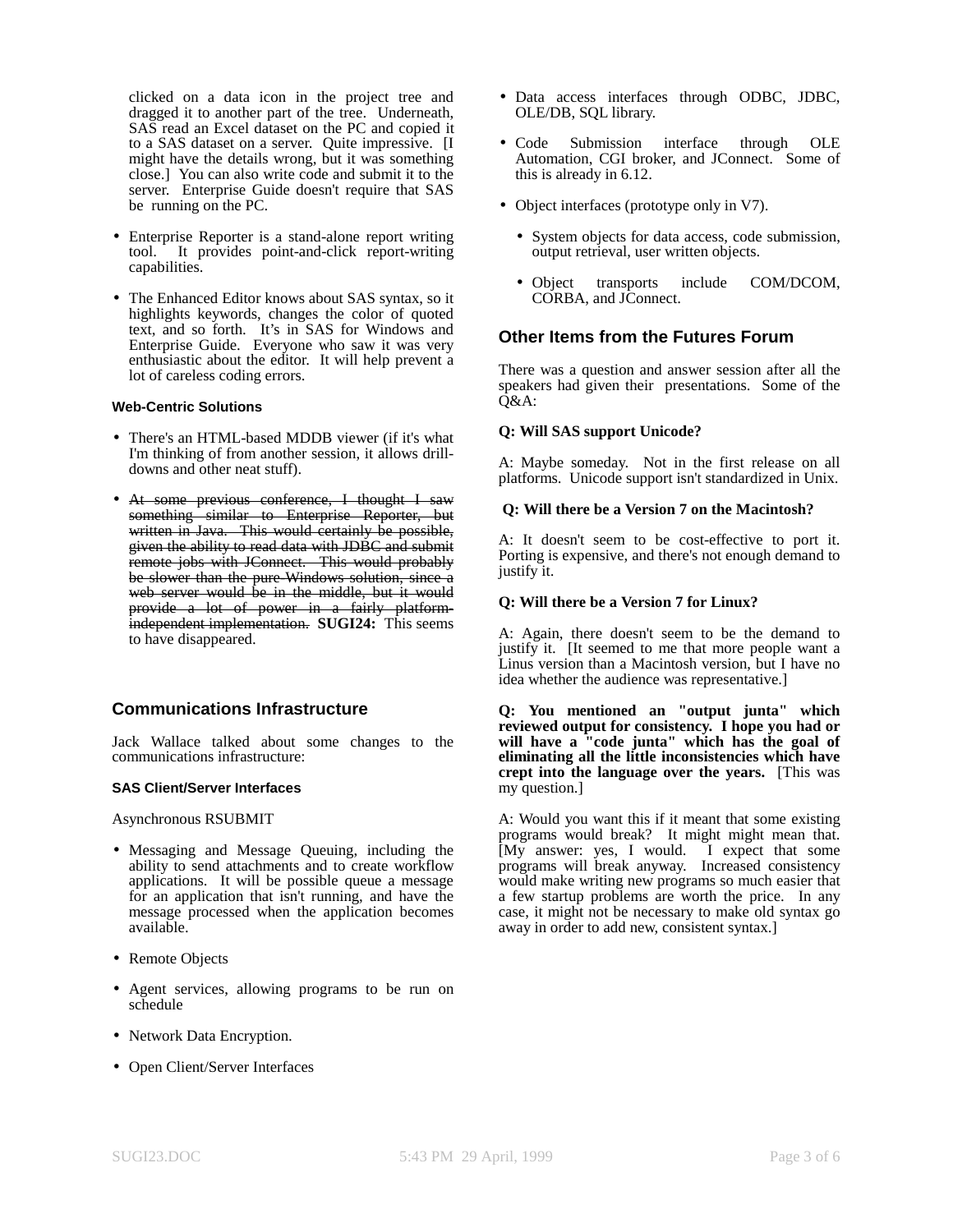### **Data Step Changes**

- \_FILE\_ and \_INFILE\_ pseudo variables give access to current file buffers. They can be used pretty much everywhere regular variables can be used. I've been wanting something like that for a long time. I found it very useful in  $\text{PL}/\text{I}$ .
- DATASTMTCHK system option to signal an error if certain data step keywords are used in the DATA statement. This is specifically to prevent accidentally erasing an input dataset when you forget a semicolon, as in

#### **data new set keepme.bigdata;**

In V6, this would cause datasets named SET and KEEPME.BIGDATA to be created, erasing the old KEEPME.BIGDATA in the process. With this new option, having a dataset named SET (or MERGE, etc.) will cause an error. You can turn this option off, or make it check for a large or small set of keywords.

- FOOTNOTEs are now supported in data step output.
- The DSD (delimiter sensitive data) option is now supported for the FILE statement as well as the INFILE statement.
- Some optimization of data step code will be done storing values in registers, etc.

## **Dataset Changes**

- Common extension, SAS7BDAT, on all platforms.
- Regular datasets are shareable, read-only, across all platforms. No more need for CPORT and CIMPORT! [Probably will require SAS/CONNECT license on reading side.] Indexes won't work cross-platform, nor will formats.
- Only one transport dataset format, the CPORT format, which can store datasets and catalogs.
- Can refer to datasets by quoted name, e.g.

**DATA 'd:\sasdata\newstuff.sas7bdat';**

**SET**

### **'d:\sasdata\oldstuff.sas7bdat';**

• Better compression, including compression of Compressed datasets can now be accessed by observation number. A compressed dataset will never be larger than the uncompressed version would have been. Compression is still at the observation level. There's a user-written There's a user-written compression option if you know your data well.

- Variable and dataset names can be up to 32 characters long, in mixed case, and can even include special characters (there's a new name constant to make this possible - "name with spaces"n). Using non-alphanumeric characters will probably break some existing programs, so there's a system option to control the degree of naming freedom you have.
- Labels can be up to 256 bytes long.
- Transparent data access will let you read data in a database without creating a SAS/Access view first. This is made much easier by the longer names.
- Can concatenate libraries and catalogs. The concatenated libraries can have different engines. You can have all your data appear in one folder in the SAS Explorer, even though the underlying data are in many different locations.
- Versions are supported, using the new dataset options  $GENMAX =$  and  $GENNUM =$ . Modeled after GDG's on MVS.
- PROC APPEND is much more efficient when appending to an indexed dataset.
- Integrity constraints restrict the values that be inserted into a dataset. This can be done by applications now, but there's no guarantee that all applications will use the same (or any) code. The new constraints apply to any write access to the dataset. Standard ANSI SQL constraints are Standard ANSI SQL constraints are supported.
- You can create updateable SQL views. A view can update only one underlying table.
- Indexes store information on the distribution of values. In general, better use is made of indexes, and you have more control when the system makes the wrong decision.

## **Windows Clients**

- Can increase the size of the command line, and can recall up to 99 commands.
- Saves settings on exit.
- Better AutoComplete of commands.
- Preferences dialog will be much better organized.
- Supports the Microsoft IntelliMouse.
- Better Print Preview.
- Print enhancements standard dialogs for page setup and printing, better batch printing, better ways to set margins and orientation.
- Rectangular area selection with Alt-Click [also in v6 - I don't know that].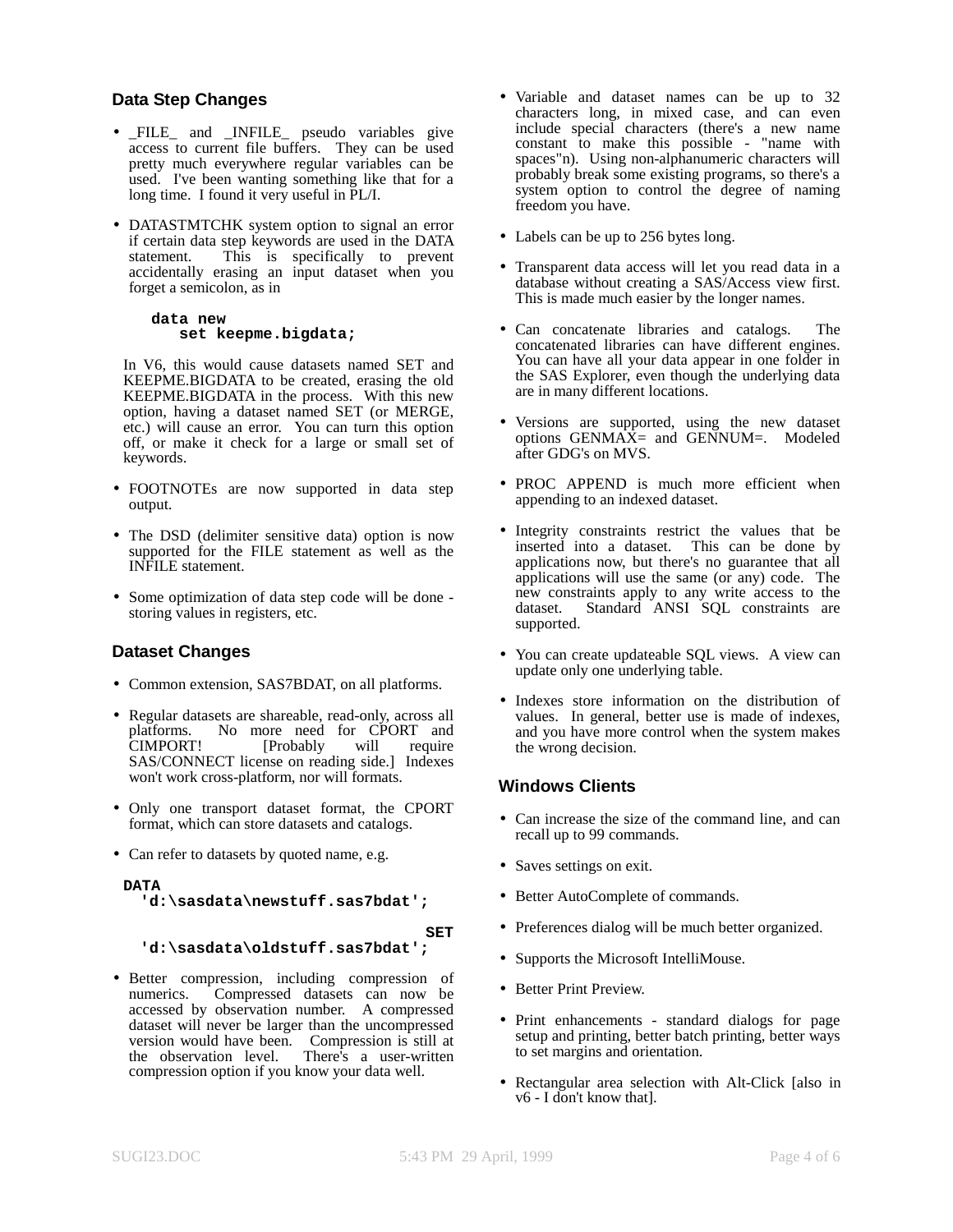- Can save in Microsoft Rich Text Format [this is done through the Output Delivery System, so it probably applies to all platforms]. **SUGI24:** RTF is experimental in version 7.
- File filters in file dialogs.
- "Designed for Microsoft BackOffice" logo, which means that it is network independent, supports NT security, can run as an NT service, and can use MS Systems Management Support for automatic remote or local installation.
- Requires Windows95, Windows98, Nt4, or NT5. For some services, it also requires that Internet Explorer be installed, but you won't have to use IE as your browser.
- The SAS Universal ODBC Driver (available now for v6) lets an ODBC client such as Excel read SAS data without having SAS installed on the PC. Access is read-only. This product is sold separately, and costs \$99 (less per user for multiple-user licenses). You can download a 30-day evaluation copy.
- The SAS System Viewer, also available now for  $v6$ (free!), is a standalone program which reads SAS datasets. You can't save the data directly, but you can copy it to the clipboard and then insert it into another program, such as Excel. The number of observations you can read is limited, and the viewer cannot be controlled programmatically.

## **All Clients**

- Filenames and filetypes are now tracked per window, making it more difficult to accidentally overwrite your program file with the log file. [This was mentioned in a Windows session, but I think it applies to all platforms.]
- Autosave on all platforms.
- Help now uses HTML format, which makes local changes easier. [This was mentioned in a Windows session, but I think it applies to all platforms.]

# **Output Delivery System**

- The Output Delivery System separates the creation of data by a PROC from the presentation of that data. This makes procedures smaller and easier to write.
- You can have much more control over many aspects of your printout. For example, you can specify the format and the number of decimal places for numeric data.
- You can get programmatic access to all procedure output. You no longer have to read and parse a print file in order to obtain all the numbers in statistical procedures.
- You can run a procedure once and display the output in several different formats. It's easier to save results for later use or display.
- You can insure a common style for all output from a job or set of jobs.
- There was some disagreement among the speakers in various sessions about what output formats would be supported, and when, but plain text output and HTML will be available in the first release, with PCL and PS formatting available either then or in a subsequent release. PDF and LaTex are under consideration. **SUGI24:** PCL, PDF, LaTex, and plain text are not supported in version 7.

# **Miscellaneous**

- New option for unbuffered log output, so the entire log will be available in case of an abend.
- Macro names can be up to 32 characters long, but names in autocall libraries are subject to operating system restrictions.
- PROC FORMAT has enhancements for creating date formats and informats.

# **Suggestions**

I always take advantage of the access to SAS developers that SUGI gives me by making suggestions. Here's my list from SUGI 23. They're of varying levels of importance, and some of them have not been completely thought through. They're not in any particular order.

If you agree with any of these suggestions, please let SAS Technical Support and your sales rep know. If you don't agree, uh, I guess not saying anything is one way way to express your disagreement. I will write up more information about these upon request.

- Add a system option to make SAS emphasize resource usage rather than appearance in X-Windows. In V6, the Motif interface under VMS creates an unreasonable amount of network traffic. I don't need beveled windows if every OK box takes 15 seconds to load.
- Make file size available through the data step information functions on all platforms. Make LRECL, RECFM, and Owner available whenever possible. In V7, the SQL constraint information should be available.
- Add an option on INFILE and FILENAME which specifies the record separator. I occasionally have to read files which, for whatever reason, don't contain the standard EOL for the operating system, and it can be incredibly difficult for a task which ought to be so simple. The SOCKET interface has a TERMSTR= option which might fit the bill, but it should be available for all types of input.